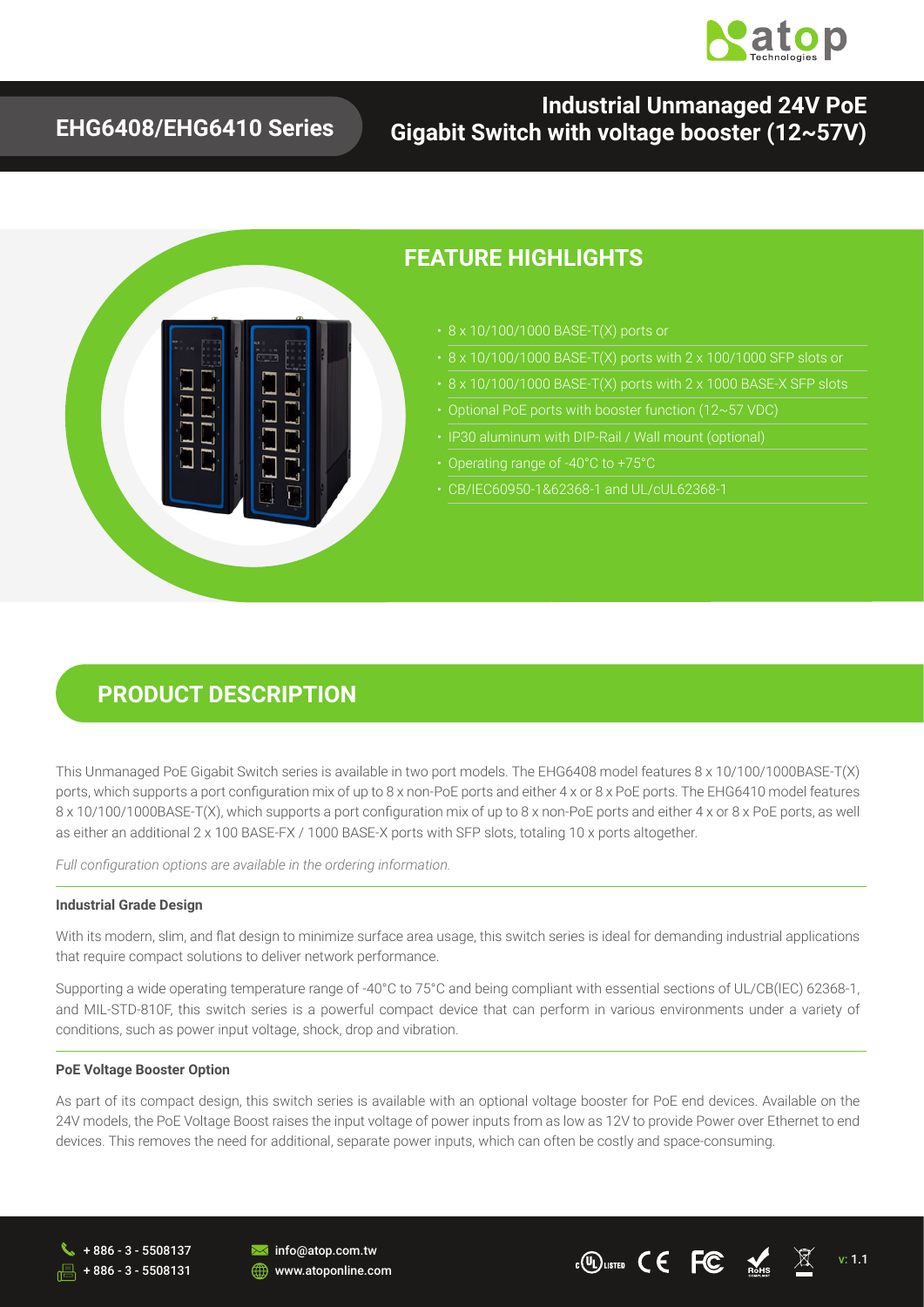

## **DIMENSIONS & LAYOUT**







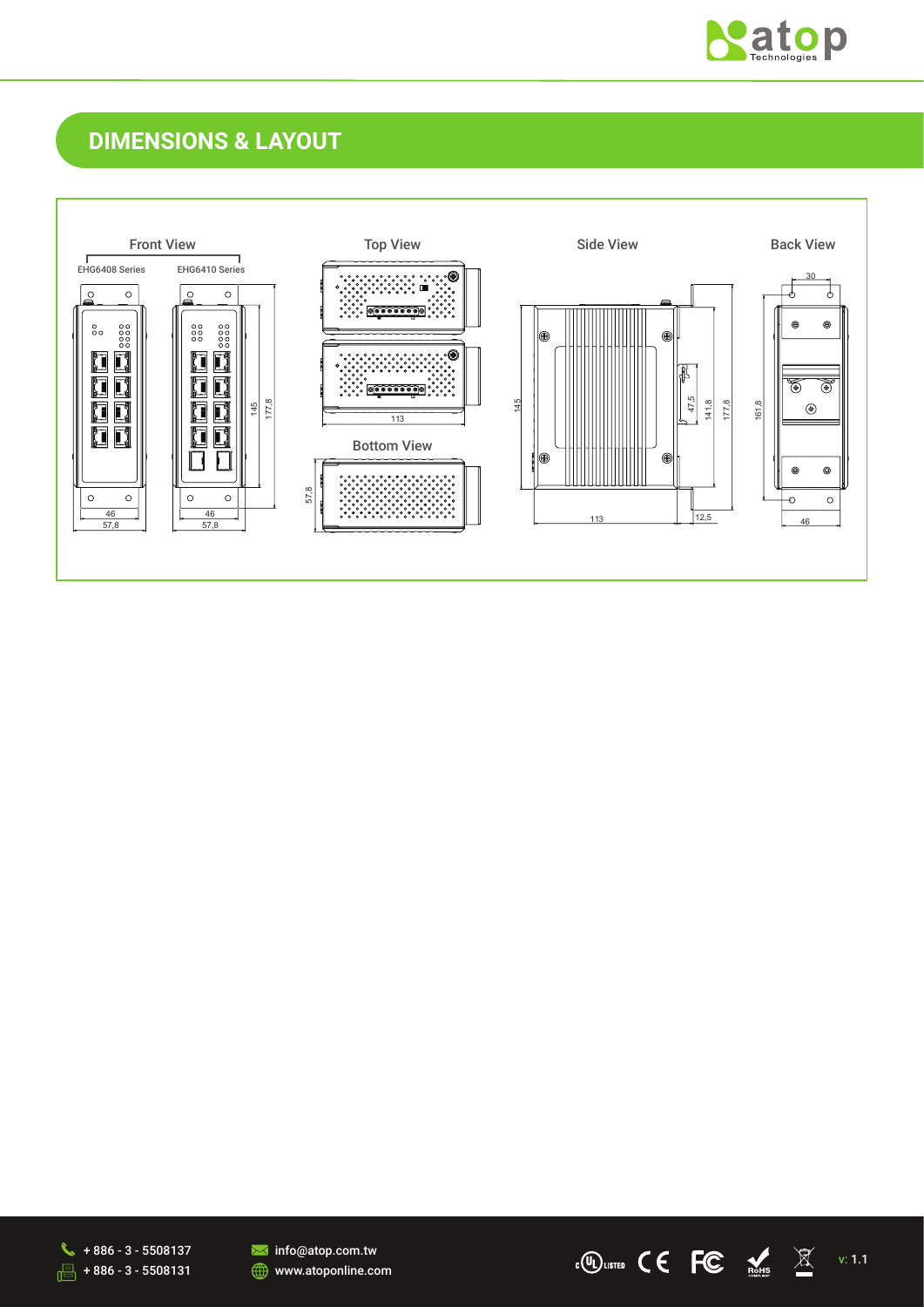

## **SPECIFICATIONS**

| <b>Network Interface</b>          |                                                                                                                                                                                                                                                                                                                                         |  |  |
|-----------------------------------|-----------------------------------------------------------------------------------------------------------------------------------------------------------------------------------------------------------------------------------------------------------------------------------------------------------------------------------------|--|--|
| Processing Scheme                 | Store and Forward                                                                                                                                                                                                                                                                                                                       |  |  |
| MAC Address Table                 | 16K                                                                                                                                                                                                                                                                                                                                     |  |  |
| Packet Buffer Size                | 2MBits                                                                                                                                                                                                                                                                                                                                  |  |  |
| Jumbo Frame                       | 10K Bytes                                                                                                                                                                                                                                                                                                                               |  |  |
| <b>Ethernet</b>                   |                                                                                                                                                                                                                                                                                                                                         |  |  |
| Compliance                        | IEEE 802.3 for 10BaseT<br>IEEE 802.3u for 100BaseT(X) and 100BASE-FX<br>IEEE 802.3ab for 1000BaseT<br>IEEE 802.3x for 1000BaseX<br>IEEE 802.3x for Flow Control, back pressure flow control<br>IEEE 802.3af/at for Power-over-Ethernet<br>IEEE 802.3az Energy Efficient Ethernet<br>IEEE 802.1Q for VLAN Tagging<br>IEEE 802.1p for CoS |  |  |
| Flow Control                      | Back pressure and pause frame-based flow control schemes                                                                                                                                                                                                                                                                                |  |  |
| RJ 45 Transmission Rate           | 10/100/1000 Mbps                                                                                                                                                                                                                                                                                                                        |  |  |
| <b>SFP Transmission Rate</b>      | 100/1000 Mbps (by Dip-switch) - EHG6410-D only<br>1000 Mbps - EHG6410 (without -D extension only)                                                                                                                                                                                                                                       |  |  |
| Auto MDI/MDI-X                    | Yes                                                                                                                                                                                                                                                                                                                                     |  |  |
| <b>Power</b>                      |                                                                                                                                                                                                                                                                                                                                         |  |  |
| PoE Voltage Booster               | Yes (Max support 120W), by optional model                                                                                                                                                                                                                                                                                               |  |  |
| Input Voltage                     | 12~57 VDC                                                                                                                                                                                                                                                                                                                               |  |  |
| Input Current                     | PoE booster (-24V): 12~23VDC, max 7A<br>24~57VDC, max 6A                                                                                                                                                                                                                                                                                |  |  |
| Max. Power Consumption            | 12~23VDC, max total 60W<br>24~57VDC, max total 120W                                                                                                                                                                                                                                                                                     |  |  |
| <b>LED</b>                        |                                                                                                                                                                                                                                                                                                                                         |  |  |
| Indicators                        | P1, P2, Fault, SFP1-2, PoE LED                                                                                                                                                                                                                                                                                                          |  |  |
| <b>Physical Characteristics</b>   |                                                                                                                                                                                                                                                                                                                                         |  |  |
| Housing                           | IP30 metal housing                                                                                                                                                                                                                                                                                                                      |  |  |
| Dimension $(W \times H \times D)$ | 54 x 145 x 113 mm                                                                                                                                                                                                                                                                                                                       |  |  |
| Weight                            | 700g                                                                                                                                                                                                                                                                                                                                    |  |  |
| Installation                      | DIN-Rail, Wall mount (optional kit)*                                                                                                                                                                                                                                                                                                    |  |  |
| <b>Environmental Limits</b>       |                                                                                                                                                                                                                                                                                                                                         |  |  |
| <b>Operating Temperature</b>      | Non-PoE models:<br>-40°C to +75°C (-40°F to +167°F)<br>PoE models:<br>12~23VDC, 60W, -40°C to +70°C (-40°F to +158°F)<br>24~57VDC, 120W,-40°C to +70°C (-40°F to +158°F)                                                                                                                                                                |  |  |
| Storage Temperature               | -40°C to +85°C (-40°F to +185°F)                                                                                                                                                                                                                                                                                                        |  |  |
| Ambient Relative Humidity         | 5% to 95%, 55°C (Non-condensing)                                                                                                                                                                                                                                                                                                        |  |  |

info@atop.com.tw **WWW.atoponline.com** 

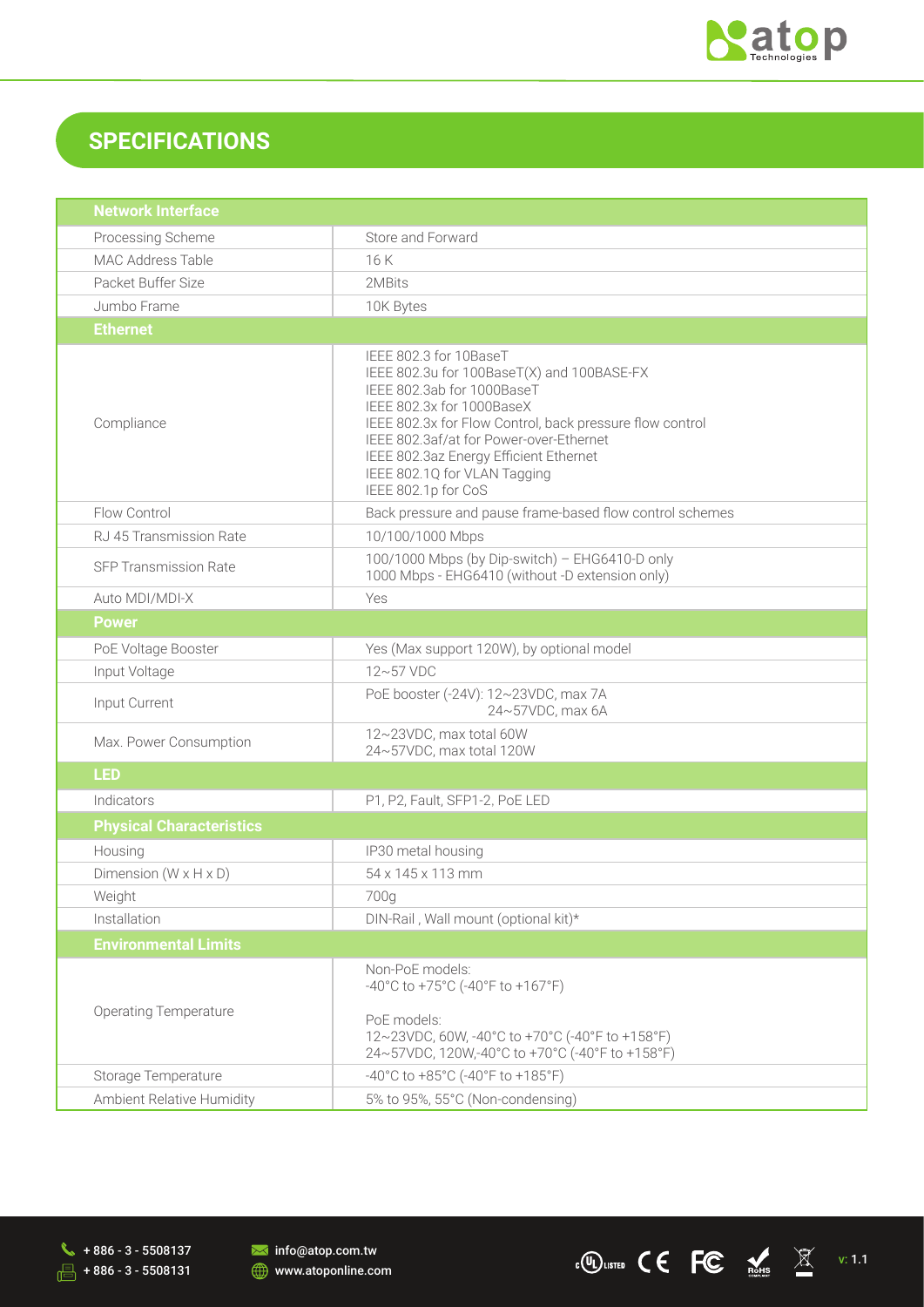

# **REGULATORY APPROVALS**

| <b>Regulatory Approvals</b> |                                                                                                                                                                                                              |                                               |                                                                  |              |
|-----------------------------|--------------------------------------------------------------------------------------------------------------------------------------------------------------------------------------------------------------|-----------------------------------------------|------------------------------------------------------------------|--------------|
| Safety                      | UL62368-1:2014(2nd Ed.),CB/IEC60950-1:2005(2nd Ed.),CB/IEC62368-1:2014(2nd Ed.)                                                                                                                              |                                               |                                                                  |              |
| <b>EMC</b>                  | FCC Part 15, Subpart B, Class A<br>EN 55032:2015 + AC: 2016 Class A<br>EN 61000-3-2: 2014, Class A, EN 61000-3-3: 2013, EN 61000-6-4: 2007+ A1: 2001<br>EN 55024: 2010+ A1:2015, EN 61000-6-2:2005+ AC: 2005 |                                               |                                                                  |              |
| <b>Test</b>                 | <b>Item</b>                                                                                                                                                                                                  |                                               | <b>Value</b>                                                     | <b>Level</b> |
| IEC 61000-4-2               | <b>ESD</b>                                                                                                                                                                                                   | <b>Contact Discharge</b><br>Air Discharge     | ±6kV<br>±8kV                                                     | 3<br>3       |
| IEC 61000-4-3               | <b>RS</b>                                                                                                                                                                                                    | 80-1000MHz<br>1.4-2.0GHz<br>$2.0 - 2.7$ GHz   | 10(V/m)<br>3(V/m)<br>1(V/m)                                      | 3<br>3<br>3  |
| IEC 61000-4-4               | <b>EFT</b>                                                                                                                                                                                                   | DC Power Port<br>Signal Port                  | $+2.0$ KV<br>$±1.0$ KV                                           | 3<br>3       |
| IEC 61000-4-5               | Surge                                                                                                                                                                                                        | DC Power Port<br>DC Power Port<br>Signal Port | Line-to Line±1.0KV<br>Line-to Earth+2.0KV<br>Line-to Earth±2.0KV | 3<br>3<br>3  |
| IEC 61000-4-6               | CS                                                                                                                                                                                                           | $0.15 - 80$ MHz                               | 10 V rms                                                         | 3            |
| IEC 61000-4-8               | PFMF                                                                                                                                                                                                         | Enclosure                                     | 30 A/m<br>1 min. all 3 spatial axes                              | 3            |
| Shock                       | MIL-STD-810F Method 516.5                                                                                                                                                                                    |                                               |                                                                  |              |
| Drop                        | MIL-STD-810F Method 516.5                                                                                                                                                                                    |                                               |                                                                  |              |
| Vibration                   | MIL-STD-810F Method 514.5 C-1 & C-2                                                                                                                                                                          |                                               |                                                                  |              |
| RoHS                        | Yes                                                                                                                                                                                                          |                                               |                                                                  |              |
| <b>MTBF</b>                 | 20.35 years according to MIL-HDBK-217F (worst case: 15.74 years)                                                                                                                                             |                                               |                                                                  |              |
| Warranty                    | 5 years                                                                                                                                                                                                      |                                               |                                                                  |              |

 $\begin{array}{ccccc} \bullet & +886-3-5508137 & \bullet & \bullet & \bullet & \bullet & \bullet & \bullet \end{array}$  info@atop.com.tw<br>-- 1.1 + 886-3-5508131 + 386-3-5508131 + 30 www.atoponline.com  $\sqrt{2}$  + 886 - 3 - 5508131